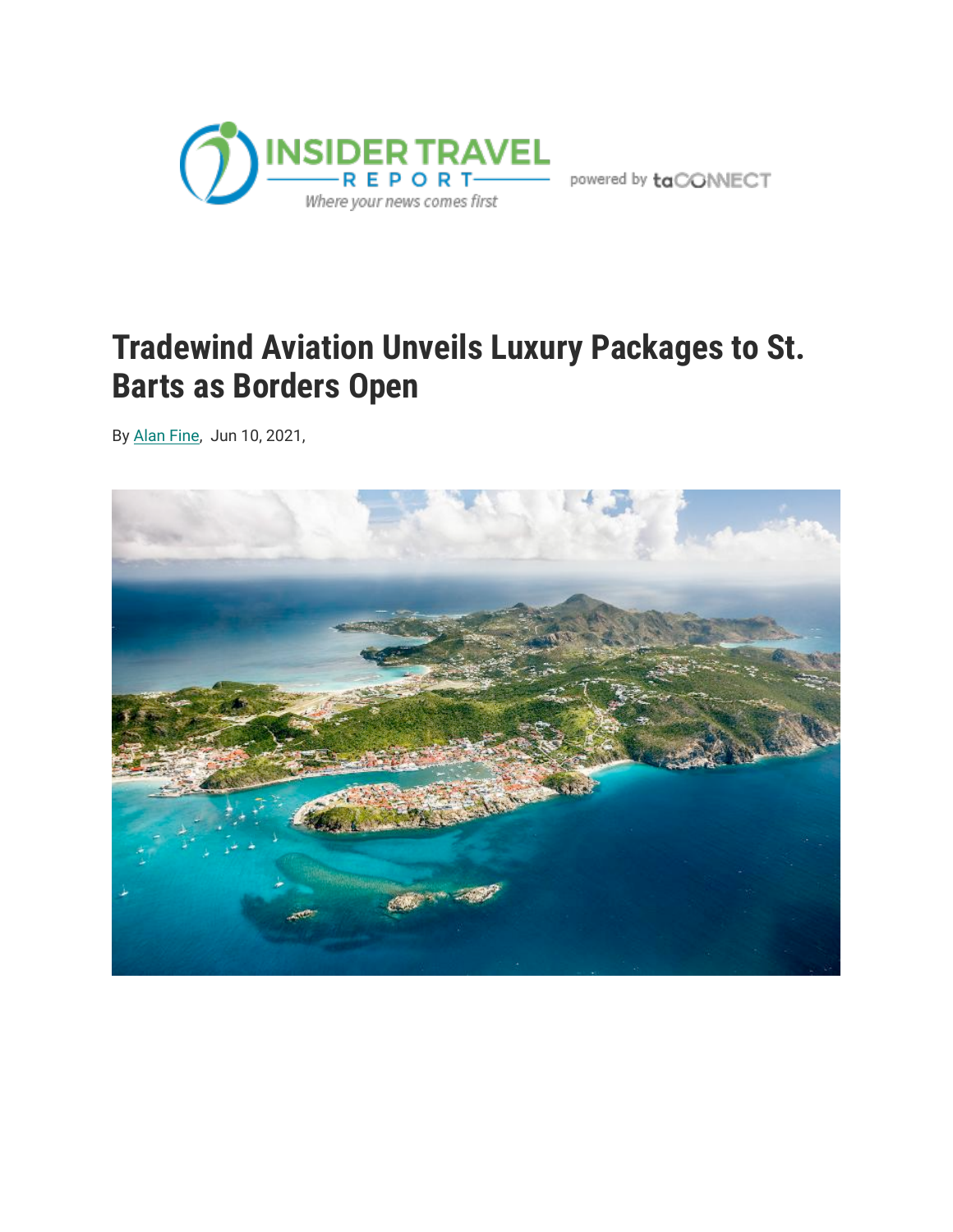The U.S. Centers for Disease Control (CDC) on June 7 issued new guidance on St. Barts, reclassifying it to a level one, the lowest level of risk. Luxury travel advisors and their clients who wish to take advantage of the situation, can work with Tradewind Aviation for a luxury private jet charter package from anywhere in the U.S.

These packages are the result of the President of the St. Barts Tourism Committee, Nils Dufau, revealing its plan to re-open the island's borders to residents of the U.S. and most other countries. U.S. residents will be allowed to enter St. Barts if they can provide proof of being fully vaccinated along with a negative test result from a PCR test taken no more than three full days prior to arrival. Rapid antigen tests will also be accepted from tests no more than two full days prior to arrival. Only the non-vaccinated U.S. travelers need a mandatory reason to visit St Barts.

Guests going to St. Barts with Tradewind Aviation will be flown on a luxury private jet charter from anywhere in the U.S. to Luis Muñoz Marin International Airport in San Juan, where a Tradewind Pilatus PC-12 will be waiting for travelers to board for a quick and seamless "wing-to-wing" transfer to St. Barth. As Puerto Rico is a U.S. territory, no immigration or customs is required. Guests booking Tradewind Aviation's private travel experiences to St. Barth and staying on island at Hotel Manapany, Villa Marie Saint Barth, Le Sereno, Hôtel Barrière Le Carl Gustaf, Le Barthélemy Hotel & Spa, Eden Rock – St Barths,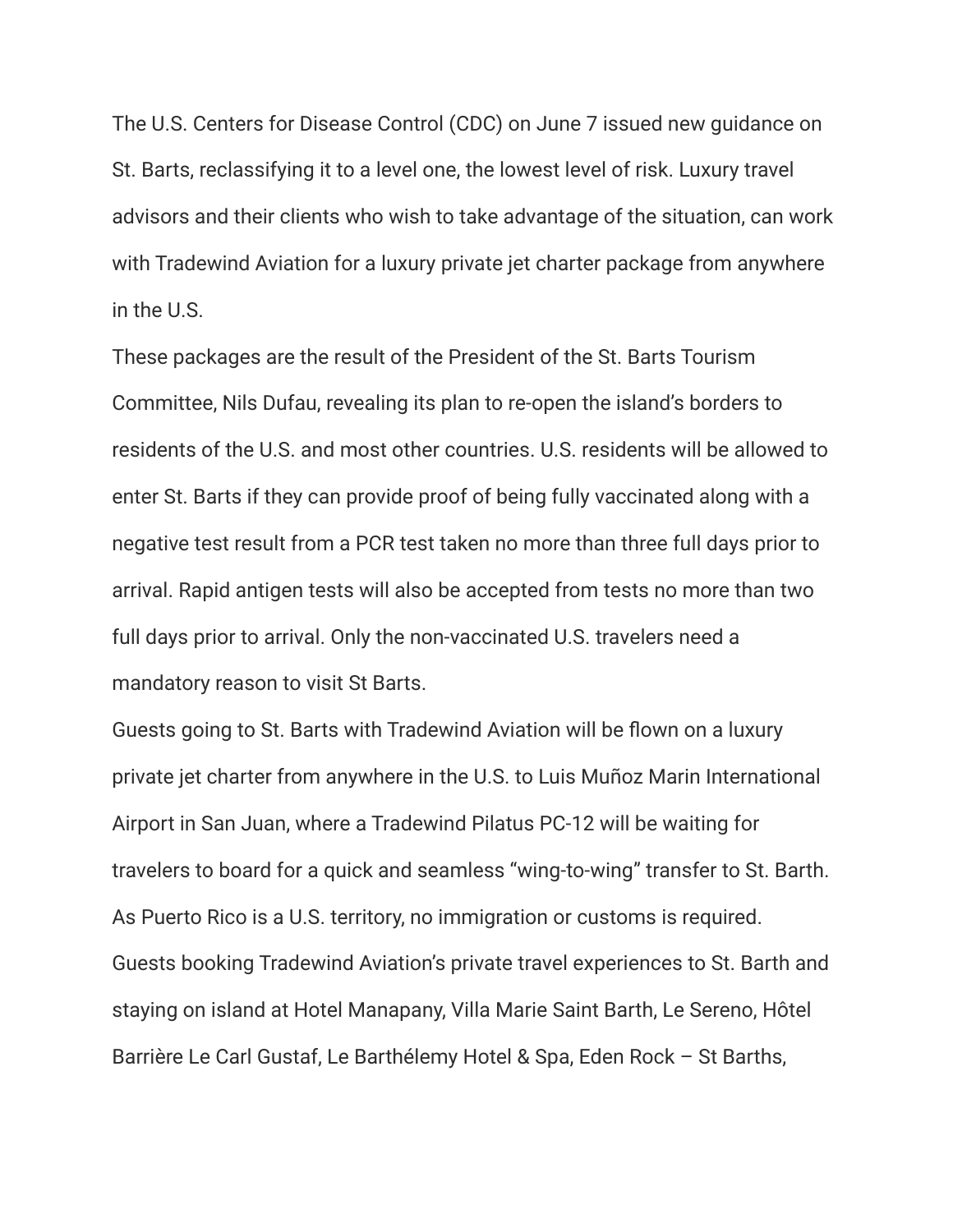Christopher St. Barth, Le Toiny – Relais and Chateaux, WIMCO Villas or with St. Barth Properties will receive complimentary return ground transportation from their home in the U.S. to the airport, and upon their return; in flight amenity kits with Supergoop Glow Oil SPF Spray, Touchland Power Mist Sanitizer, and Caudalie Grape Water Face Mist; petit déjeuner complet by Jean Georges for travelers flying from the Greater New York Area and 10 percent reduced rate toward a future trip with Tradewind Aviation to any destination of their choosing. Once on St. Barth, guests staying at any of the partner hotels will have access to exclusive amenities and offerings.

[…]

**Le Barthélemy:** Le Barthélemy Hotel & Spa is located on a crescent-shaped, white-sand beach along St. Barths' famed Grand Cul de Sac. With their new "Ultimate Escapism" package, the hotel is teaming up with Tradewind Aviation to offer a door-to-door escape. Guests that book the package will arrive on the island by private jet via Tradewind, check into a luxury suite with a private oceanfront plunge pool, enjoy a sunset cruise with champagne on a private yacht and more.

This summer, Le Barthélemy is offering guests staying for more than three nights a private rental car throughout their stay, as part of the Summer Escape offer. For those staying 10 nights or more, the property is offering guests 15 percent off all accommodations, meals and spa treatments for travel through